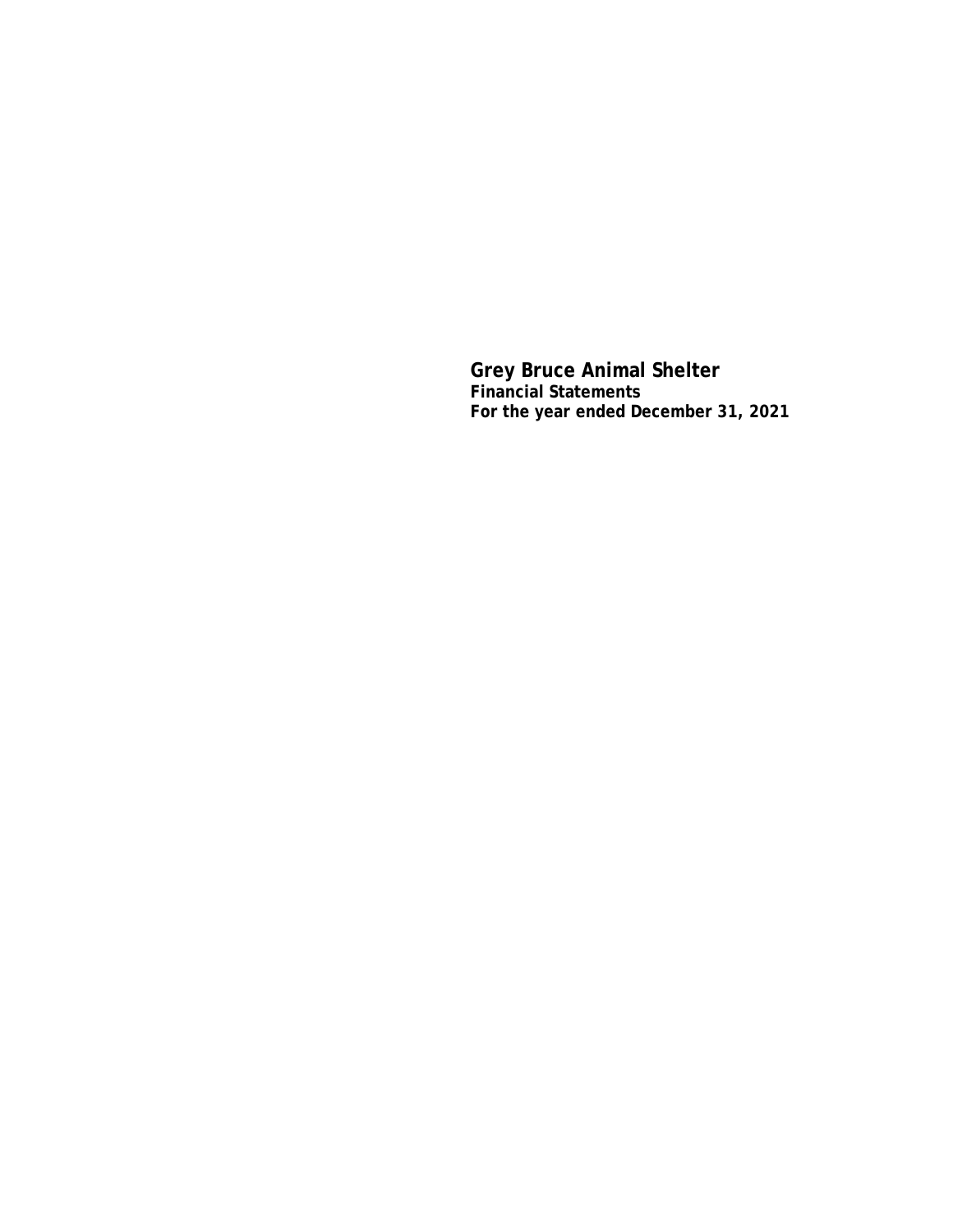## **Grey Bruce Animal Shelter Financial Statements For the year ended December 31, 2021**

|                                         | Contents |
|-----------------------------------------|----------|
|                                         |          |
| Independent Auditor's Report            | $2 - 3$  |
| <b>Financial Statements</b>             |          |
| Statement of Financial Position         | 4        |
| Statement of Operating Fund             | 5        |
| Statement of Internally Restricted Fund | 5        |
| <b>Statement of Operations</b>          | 6        |
| <b>Statement of Cash Flows</b>          | 7        |
| Notes to the Financial Statements       | $8 - 12$ |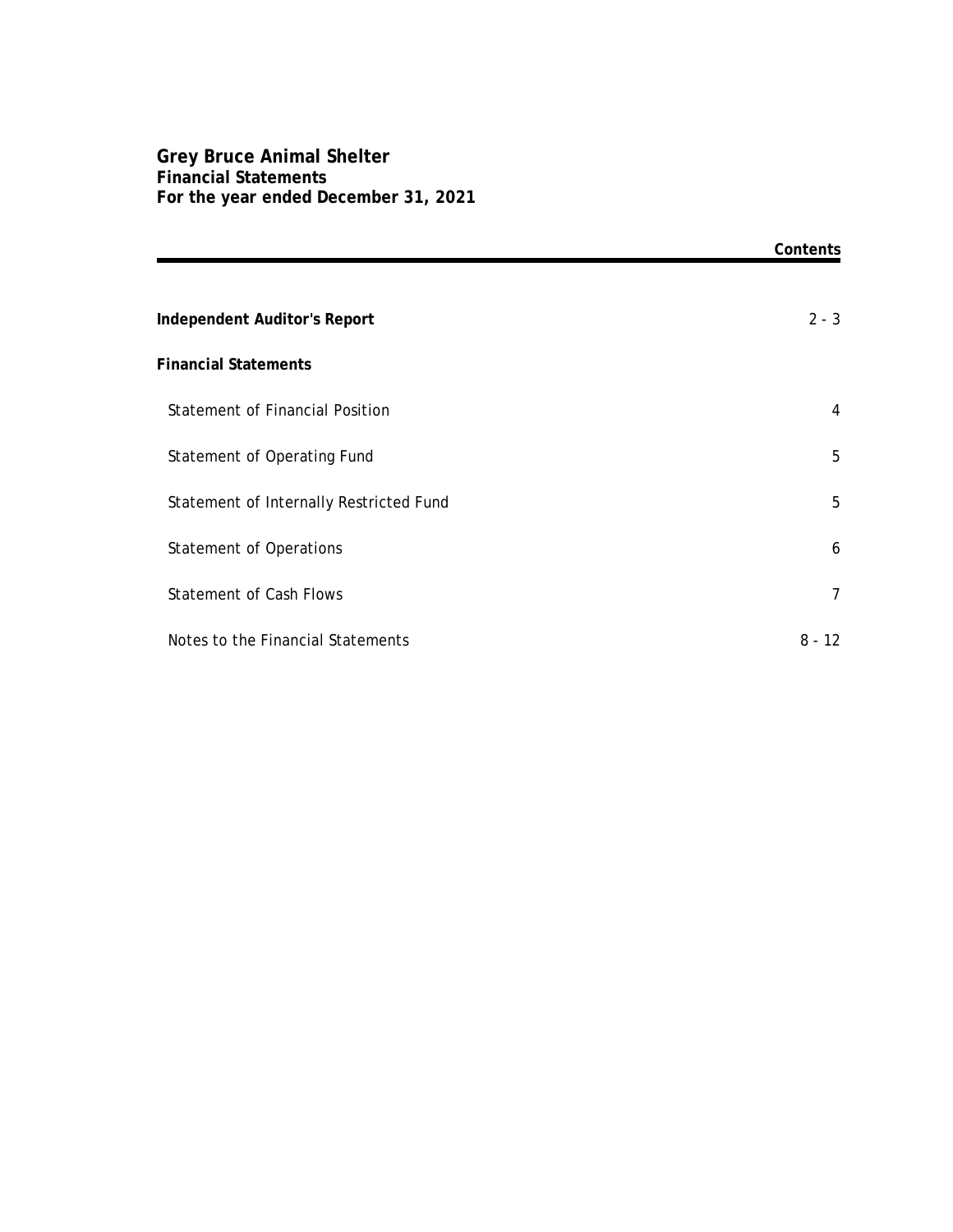

Tel: 519 376 6110 Fax: 519 376 4741 **www.bdo.ca** 

BDO Canada LLP 1717 2<sup>nd</sup> Avenue E, Third Floor PO Box 397 Owen Sound ON N4K 5P7 Canada

## **Independent Auditor's Report**

**To the Board of Directors of Grey Bruce Animal Shelter**

#### **Qualified Opinion**

We have audited the financial statements of Grey Bruce Animal Shelter, which comprise the statement of financial position as at December 31, 2021, and the statements of operations, operating fund, internally restricted fund, and cash flows for the year then ended, and notes to the financial statements, including a summary of significant accounting policies.

In our opinion, except for the possible effects of the matter described in the *Basis for Qualified Opinion* section of our report, the accompanying financial statements present fairly, in all material respects, the financial position of the Grey Bruce Animal Shelter as at December 31, 2021, and its statement of operations and statement of cash flows for the year then ended in accordance with Canadian accounting standards for not-for-profit organizations.

#### **Basis for Qualified Opinion**

In common with many not-for-profit organizations, the Grey Bruce Animal Shelter derives revenue from donations and fundraising activities the completeness of which is not susceptible to satisfactory audit verification. Accordingly, verification of these revenues was limited to the amounts recorded in the records of the Grey Bruce Animal Shelter. Therefore, we were not able to determine whether any adjustments might be necessary to donation or fundraising revenue, excess of revenues over expenses, and cash flows from operations for the years ended December 31, 2021, current assets as at December 31 2021 and 2020, and net assets as at January 1 and December 31 for both the 2021 and 2020 years. Our audit opinion on the financial statements for the year ended December 31, 2020 was modified accordingly because of the possible effects of this limitation in scope.

We conducted our audit in accordance with Canadian generally accepted auditing standards. Our responsibilities under those standards are further described in the *Auditor's Responsibilities for the Audit of the Financial Statements* section of our report. We are independent of the Grey Bruce Animal Shelter in accordance with the ethical requirements that are relevant to our audit of the financial statements in Canada, and we have fulfilled our other ethical responsibilities in accordance with these requirements. We believe that the audit evidence we have obtained is sufficient and appropriate to provide a basis for our qualified audit opinion.

**Responsibilities of Management and Those Charged with Governance for the Financial Statements**

Management is responsible for the preparation and fair presentation of these financial statements in accordance with Canadian accounting standards for not-for-profit organizations, and for such internal control as management determines is necessary to enable the preparation of financial statements that are free from material misstatement, whether due to fraud or error.

In preparing the financial statements, management is responsible for assessing the organization's ability to continue as a going concern, disclosing, as applicable, matters related to going concern and using the going concern basis of accounting unless management either intends to liquidate the organization or to cease operations, or has no realistic alternative but to do so.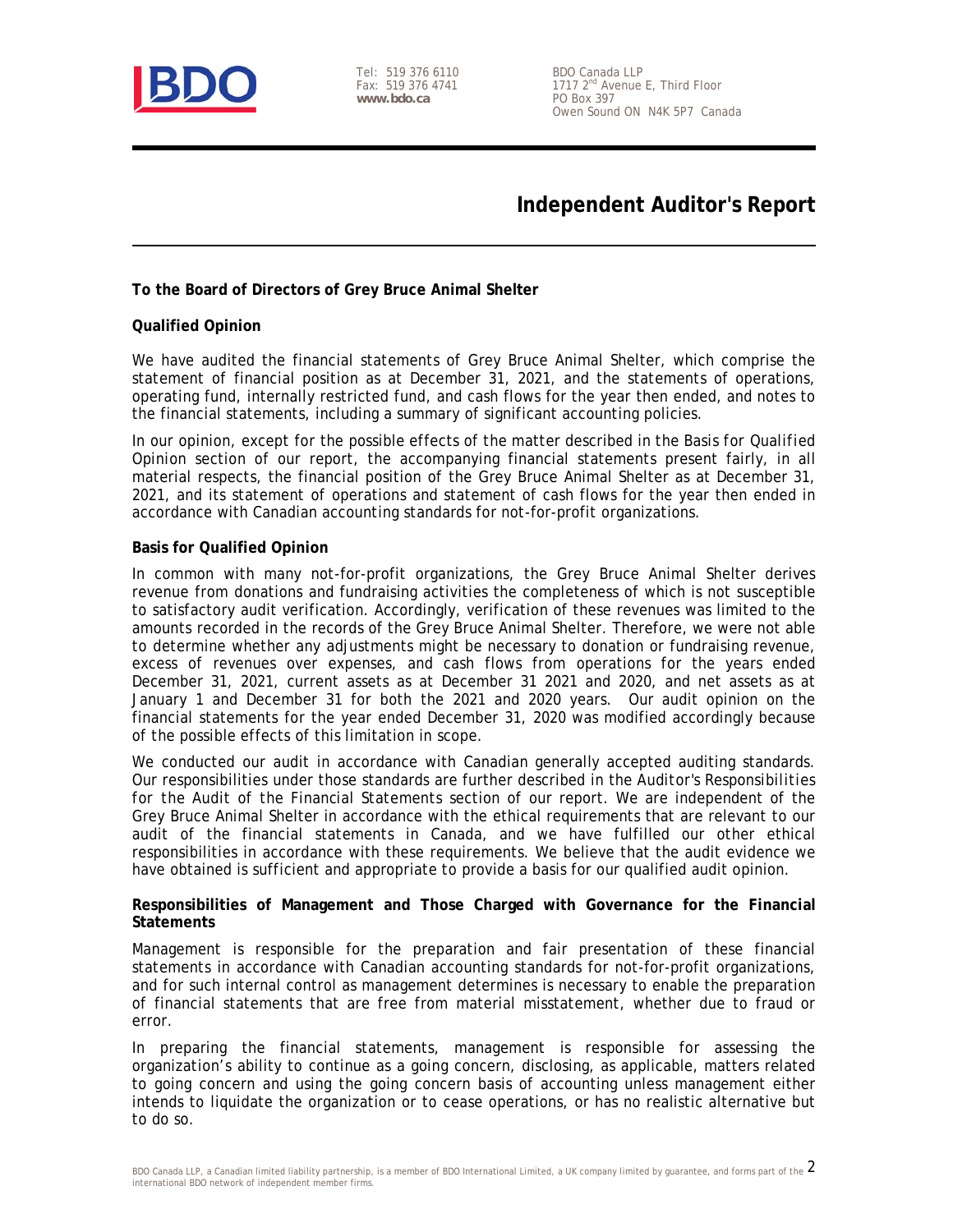

Those charged with governance are responsible for overseeing the organization's financial reporting process.

**Auditor's Responsibilities for the Audit of the Financial Statements**

Our objectives are to obtain reasonable assurance about whether the financial statements as a whole are free from material misstatement, whether due to fraud or error, and to issue an auditor's report that includes our opinion. Reasonable assurance is a high level of assurance, but is not a guarantee that an audit conducted in accordance with Canadian generally accepted auditing standards will always detect a material misstatement when it exists. Misstatements can arise from fraud or error and are considered material if, individually or in the aggregate, they could reasonably be expected to influence the economic decisions of users taken on the basis of these financial statements.

As part of an audit in accordance with Canadian generally accepted auditing standards, we exercise professional judgment and maintain professional skepticism throughout the audit. We also:

- Identify and assess the risks of material misstatement of the financial statements, whether due to fraud or error, design and perform audit procedures responsive to those risks, and obtain audit evidence that is sufficient and appropriate to provide a basis for our opinion. The risk of not detecting a material misstatement resulting from fraud is higher than for one resulting from error, as fraud may involve collusion, forgery, intentional omissions, misrepresentations, or the override of internal control.
- Obtain an understanding of internal control relevant to the audit in order to design audit procedures that are appropriate in the circumstances, but not for the purpose of expressing an opinion on the effectiveness of the organization's internal control.
- Evaluate the appropriateness of accounting policies used and the reasonableness of accounting estimates and related disclosures made by management.
- Conclude on the appropriateness of management's use of the going concern basis of accounting and, based on the audit evidence obtained, whether a material uncertainty exists related to events or conditions that may cast significant doubt on the organization's ability to continue as a going concern. If we conclude that a material uncertainty exists, we are required to draw attention in our auditor's report to the related disclosures in the financial statements or, if such disclosures are inadequate, to modify our opinion. Our conclusions are based on the audit evidence obtained up to the date of our auditor's report. However, future events or conditions may cause the organization to cease to continue as a going concern.
- Evaluate the overall presentation, structure and content of the financial statements, including the disclosures, and whether the financial statements represent the underlying transactions and events in a manner that achieves fair presentation.

We communicate with those charged with governance regarding, among other matters, the planned scope and timing of the audit and significant audit findings, including any significant deficiencies in internal control that we identify during our audit.

BDO Canada LLP

Chartered Professional Accountants, Licensed Public Accountants

Owen Sound, Ontario May 20, 2022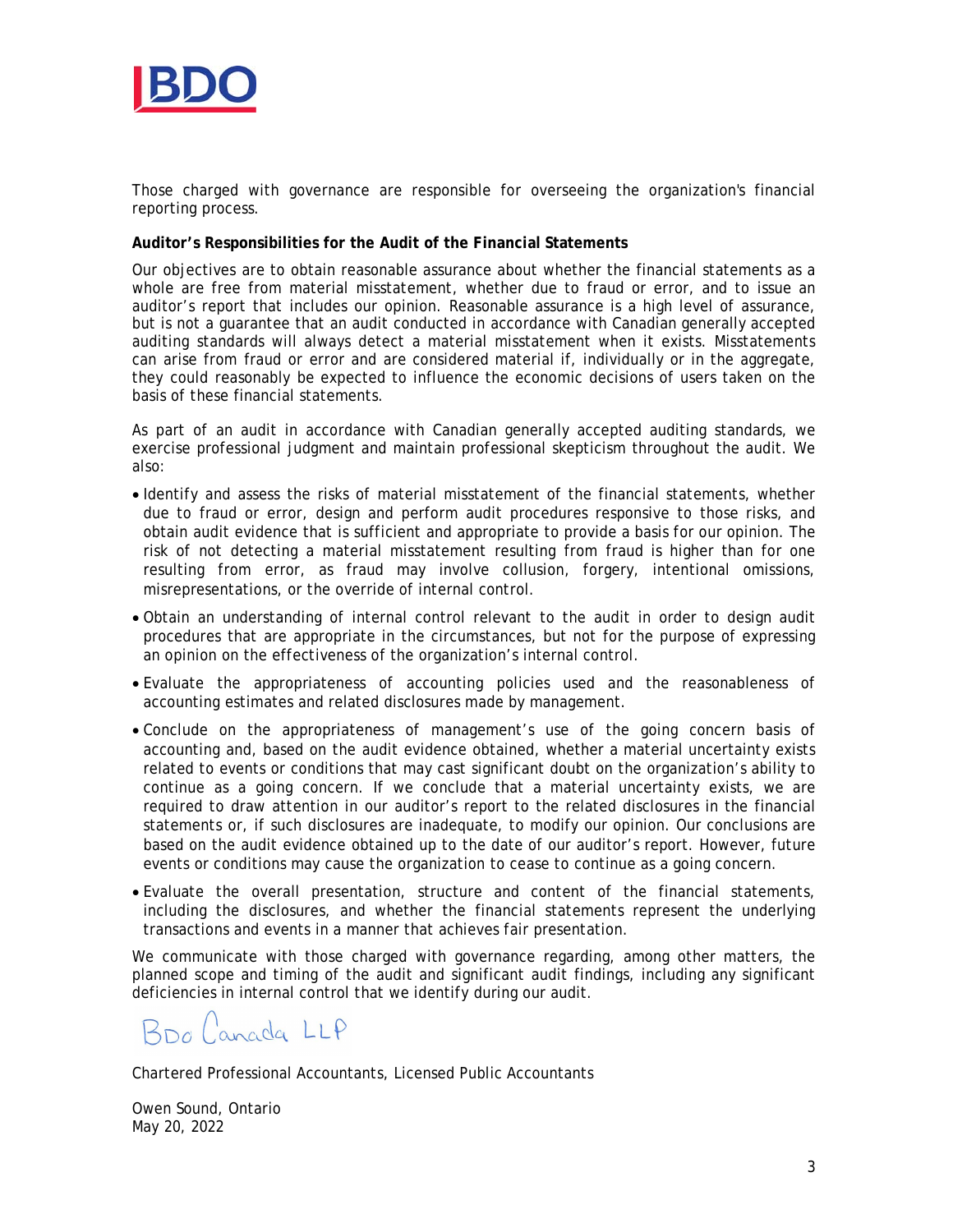# **Grey Bruce Animal Shelter**<br>Statement of Financial Position

| December 31                                                                                            |                    | 2021                       |            | 2020                              |
|--------------------------------------------------------------------------------------------------------|--------------------|----------------------------|------------|-----------------------------------|
| Assets                                                                                                 |                    |                            |            |                                   |
| Current<br>Cash and bank<br>Temporary investments (Note 2)<br>Accounts receivable (Note 3)<br>Prepaids | \$                 | 670,831<br>34,173<br>5,262 | \$         | 86,894<br>33,768<br>24,058<br>450 |
|                                                                                                        |                    | 710,266                    |            | 145,170                           |
| Restricted<br>Restricted cash<br>Temporary investments (Note 2)<br><b>Accrued interest</b>             |                    | 47,781<br>119,636<br>447   |            | 27,487<br>138,177<br>452          |
|                                                                                                        |                    | 167,864                    |            | 166,116                           |
|                                                                                                        | \$                 | 878,130 \$                 |            | 311,286                           |
| <b>Liabilities and Fund Balances</b>                                                                   |                    |                            |            |                                   |
| Current<br>Accounts payable and accrued liabilities (Note 4)<br>Deferred revenue (Note 5)              | \$                 | 17,976<br>454,500          | \$         | 18,781<br>2,000                   |
|                                                                                                        |                    | 472,476                    |            | 20,781                            |
| Net assets<br>Operating fund (Page 5)<br>Internally restricted fund (Page 5)                           |                    | 173,707<br>231,947         |            | 126,158<br>164,347                |
|                                                                                                        |                    | 405,654                    |            | 290,505                           |
|                                                                                                        | $\mathsf{\hat{S}}$ | 878,130                    | $\sqrt{5}$ | 311,286                           |

Taine Lurroi Director

The accompanying notes are an integral part of these financial statements.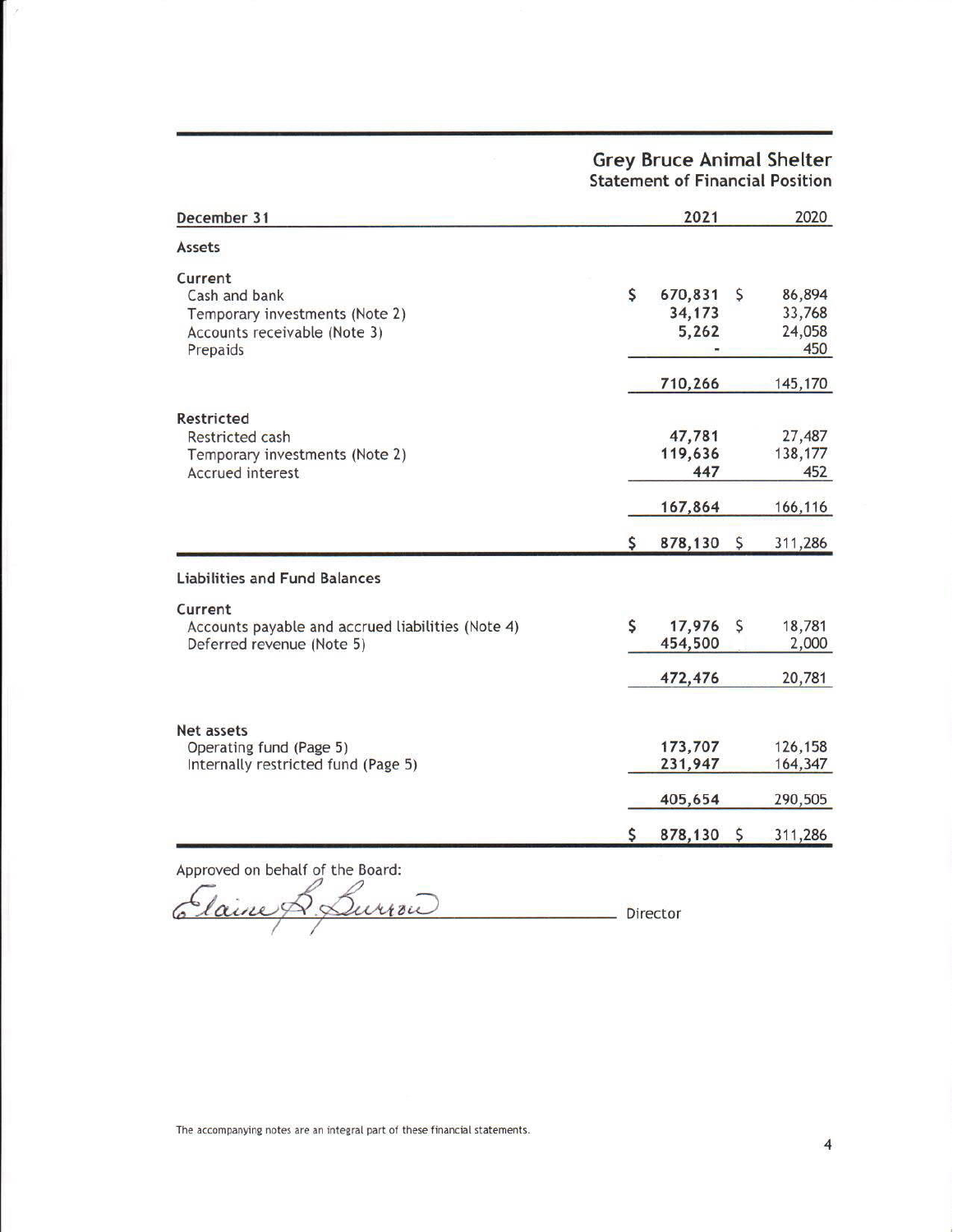**Grey Bruce Animal Shelter Statement of Operating Fund**

| For the year ended December 31                         | 2021                | 2020      |
|--------------------------------------------------------|---------------------|-----------|
| Surplus, beginning of the year                         | \$<br>$126, 158$ \$ | 93,426    |
| Excess of revenues over expenses for the year (Page 6) | 115,149             | 116,831   |
|                                                        | 241,307             | 210,257   |
| Transfer to internally restricted fund                 | (67, 600)           | (84, 099) |
| Surplus, end of the year                               | 173,707             | 126,158   |

**Grey Bruce Animal Shelter Statement of Internally Restricted Fund**

| For the year ended December 31                    | 2021       | 2020    |
|---------------------------------------------------|------------|---------|
| Internally restricted fund, beginning of the year | 164,347 \$ | 80,248  |
| Transfer from operations                          | 67,600     | 84,099  |
| Internally restricted fund, end of the year       | 231,947 \$ | 164,347 |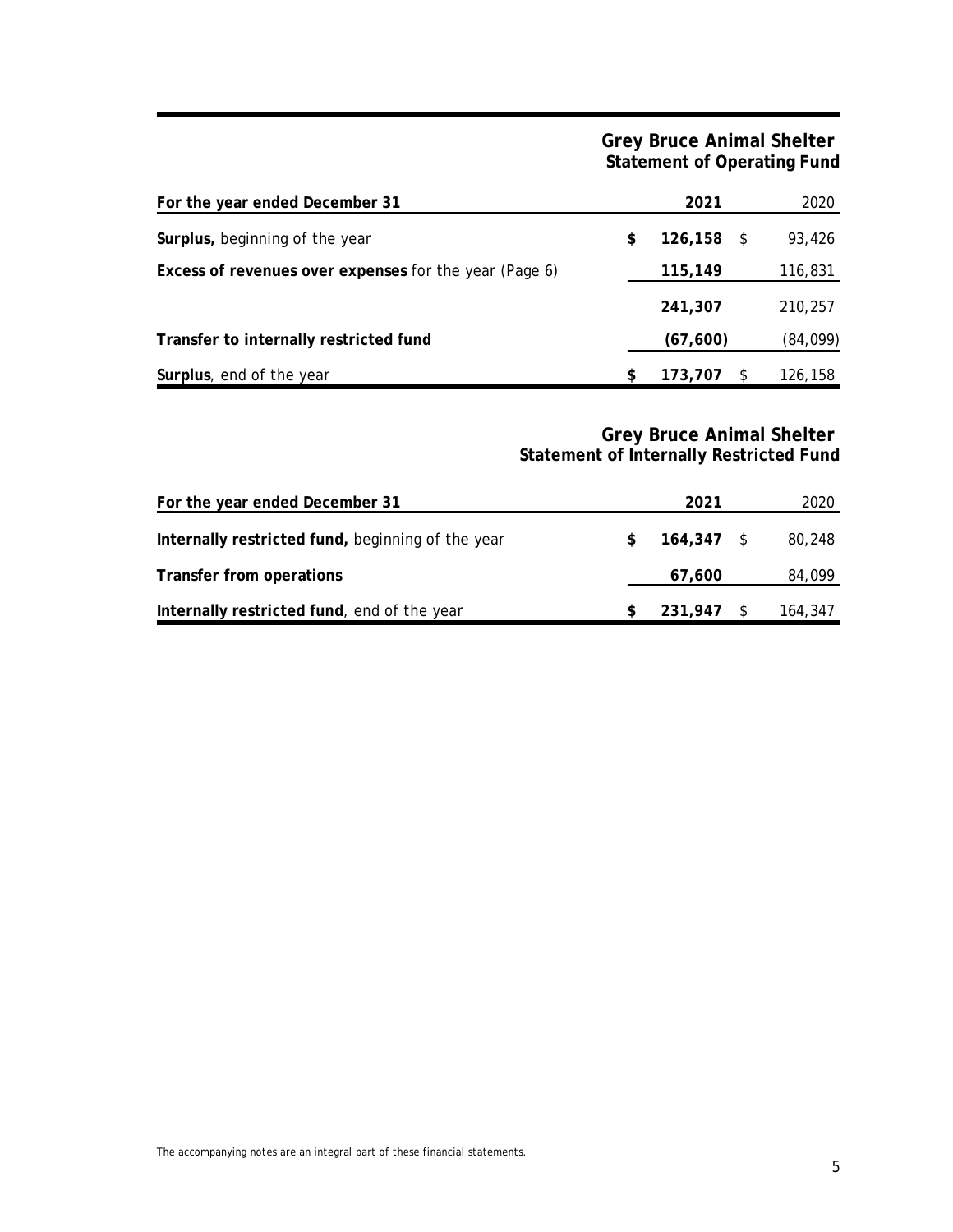## **Grey Bruce Animal Shelter Statement of Operations**

| For the year ended December 31                                                                                                                                                                                                                                                                                                       | 2021                                                                                                                                                  | 2020                                                                                                                                                   |
|--------------------------------------------------------------------------------------------------------------------------------------------------------------------------------------------------------------------------------------------------------------------------------------------------------------------------------------|-------------------------------------------------------------------------------------------------------------------------------------------------------|--------------------------------------------------------------------------------------------------------------------------------------------------------|
| Revenue<br>Donations<br>Fundraising<br>Grants<br>Membership fees<br>Miscellaneous revenue<br>Pet adoption fees<br>Pet surrender fees<br>Sale of goods                                                                                                                                                                                | \$<br>158,312<br>11,884<br>4,500<br>640<br>3,658<br>41,900<br>6,145<br>25,127                                                                         | \$<br>201,085<br>34,159<br>2,131<br>840<br>1,908<br>33,455<br>5,290<br>11,836                                                                          |
|                                                                                                                                                                                                                                                                                                                                      | 252,166                                                                                                                                               | 290,704                                                                                                                                                |
| Expenses<br>Advertising and promotion<br>Accounting and professional fees<br>Bank charges and interest<br>Capital<br>Fundraising<br>Insurance<br>Medical<br>Miscellaneous<br>Office<br>Property taxes<br>Rent<br>Repairs and maintenance<br>Salaries and benefits<br>Supplies<br>Utilities and telephone<br>Vehicle<br>Website costs | 340<br>7,879<br>2,301<br>1,408<br>4,410<br>3,003<br>58,106<br>2,063<br>2,598<br>4,654<br>3,150<br>10,120<br>45,280<br>4,047<br>16,507<br>3,196<br>302 | 709<br>7,336<br>2,380<br>16,965<br>8,743<br>2,796<br>42,171<br>3,275<br>1,994<br>4,537<br>2,700<br>15,988<br>56,277<br>6,972<br>17,337<br>2,264<br>530 |
|                                                                                                                                                                                                                                                                                                                                      | 169,364                                                                                                                                               | 192,974                                                                                                                                                |
| Other income                                                                                                                                                                                                                                                                                                                         | 82,802                                                                                                                                                | 97,730                                                                                                                                                 |
| Government subsidy revenue                                                                                                                                                                                                                                                                                                           | 32,347                                                                                                                                                | 19,101                                                                                                                                                 |
| Excess of revenue over expenses                                                                                                                                                                                                                                                                                                      | \$<br>115,149                                                                                                                                         | \$<br>116,831                                                                                                                                          |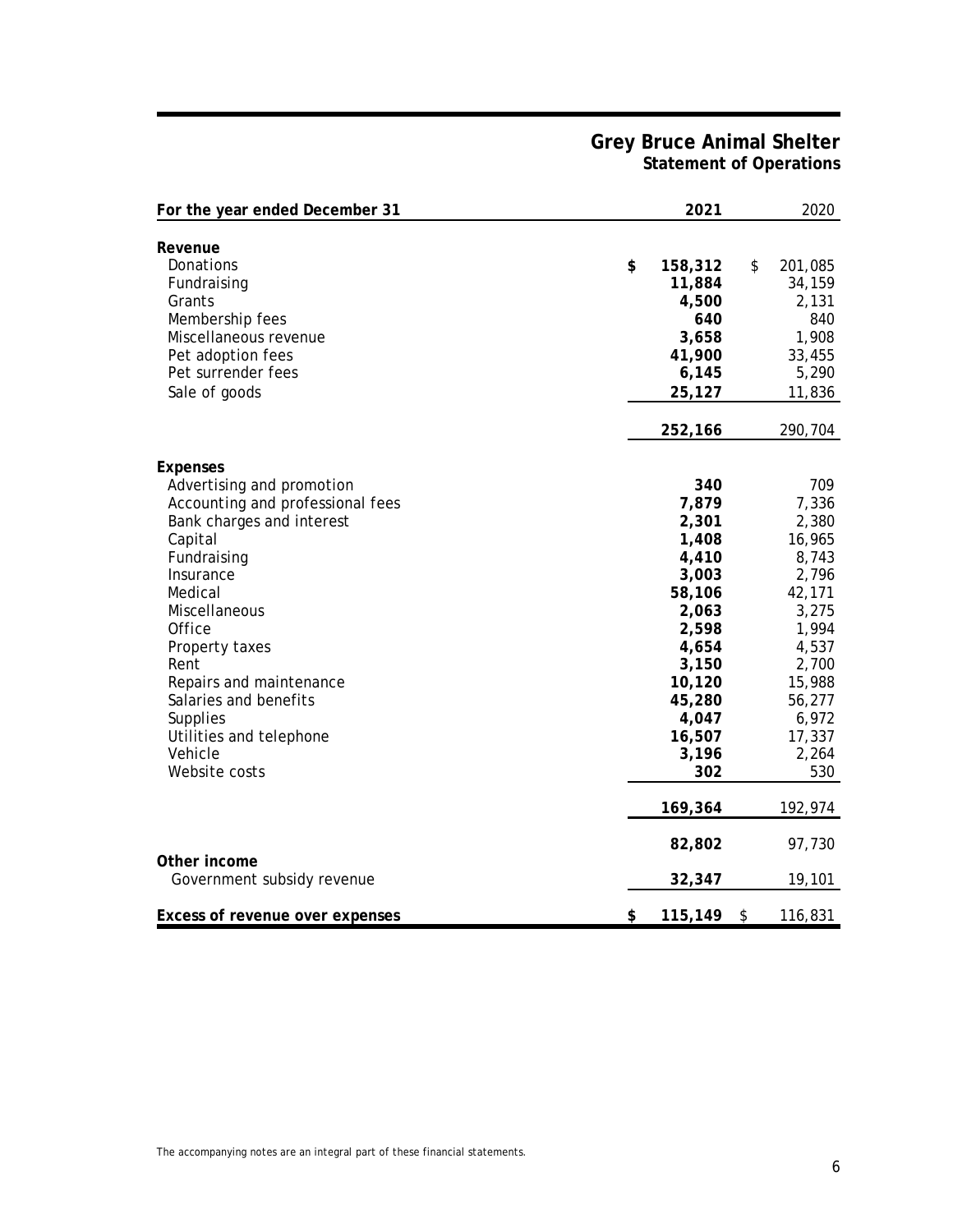## **Grey Bruce Animal Shelter Statement of Cash Flows**

| For the year ended December 31                                                                                                  | 2021                                         | 2020                                   |
|---------------------------------------------------------------------------------------------------------------------------------|----------------------------------------------|----------------------------------------|
| Cash provided by (used in)                                                                                                      |                                              |                                        |
| Operating activities<br>Excess of revenues over expenses (Page 6)                                                               | \$<br>$115, 149$ \$                          | 116,831                                |
| Changes in non-cash working capital balances<br>Accounts receivable<br>Prepaid expenses<br>Accounts payable<br>Deferred revenue | 18,801<br>450<br>(805)<br>452,500<br>586,095 | (17, 878)<br>(450)<br>2,184<br>100,687 |
| Investing activities<br>Decrease (increase) in temporary investments                                                            | 18,136                                       | (121,945)                              |
| Increase (decrease) in cash during the year                                                                                     | 604,231                                      | (21, 258)                              |
| Cash, beginning of the year                                                                                                     | 114,381                                      | 135,639                                |
| Cash, end of the year                                                                                                           | \$<br>718,612                                | \$<br>114,381                          |
| Represented by                                                                                                                  |                                              |                                        |
| Cash and bank<br>Restricted cash                                                                                                | \$<br>670,831<br>47,781                      | \$<br>86,894<br>27,487                 |
|                                                                                                                                 | \$<br>718,612                                | \$<br>114,381                          |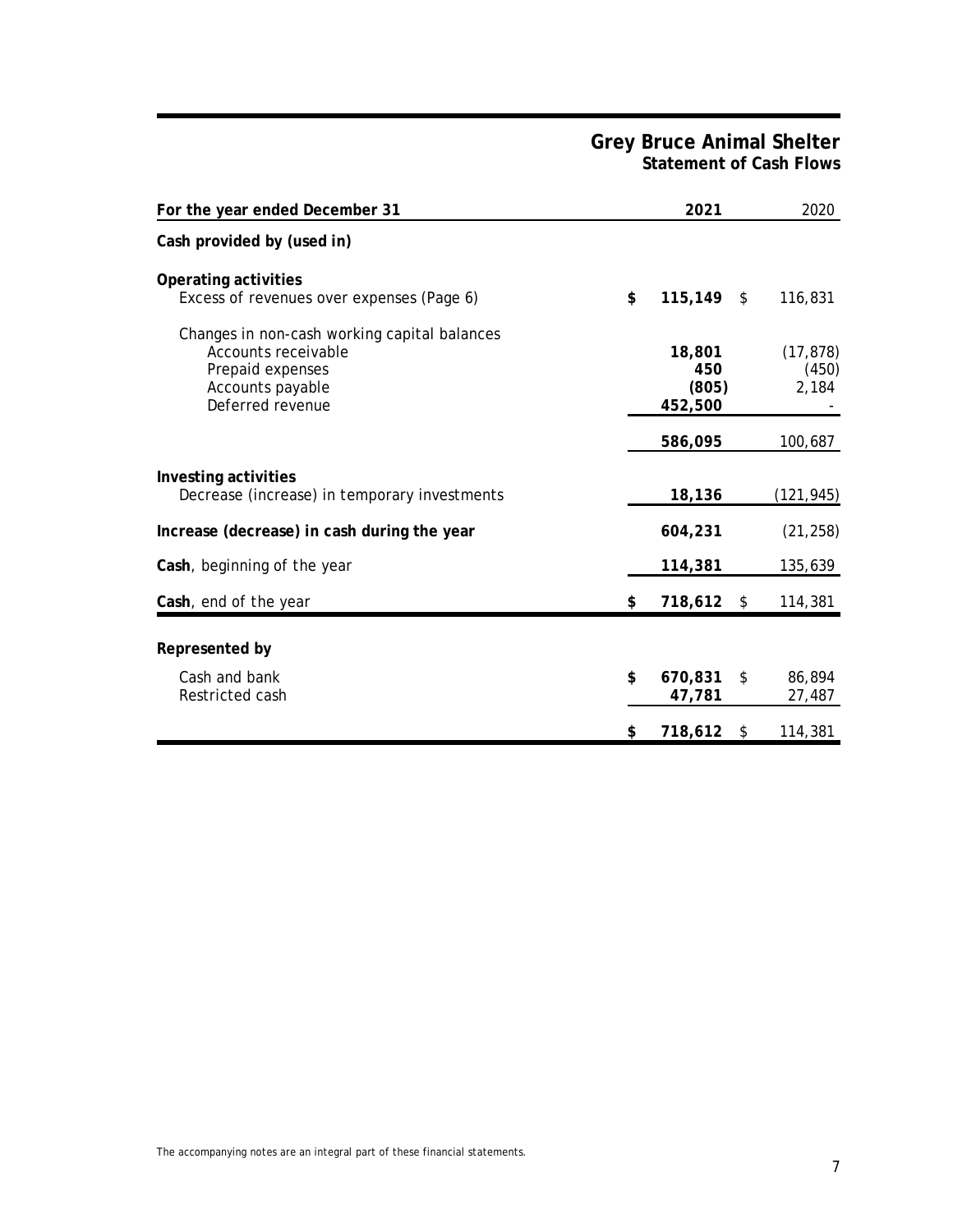- **1. Summary of Significant Accounting Policies**
	- **Management Responsibility** The Board of Grey Bruce Animal Shelter is responsible for the integrity, objectivity and accuracy of the financial information presented in these financial statements. The Board reviews and approves the financial statements.
	- **Nature of Business** The organization is incorporated under the laws of Ontario. Grey Bruce Animal Shelter is a charity dedicated to the provision of animal shelter services to meet the needs of homeless animals.

Grey Bruce Animal Shelter is a registered charity under paragraph 149(1)(f) of the Income Tax Act and is exempt from tax by virtue of that section.

- **Basis of Accounting** These statements are prepared in accordance with Canadian accounting standards for not-for-profit organizations, using the accrual basis of accounting. The accrual basis recognizes revenues as they become available and measurable; expenditures are recognized as they are incurred and measurable as a result of receipts of goods or services and the creation of a legal obligation to pay.
- **Fund Accounting** The organization follows the deferral method of accounting for restricted contributions and uses two funds to record its transactions.
	- (i) Operating Fund

The operating fund includes and records general operations and unrestricted contributions.

(ii) Internally Restricted Fund

The internally restricted fund has been established by the Board of directors to accumulate amounts for major repairs, renovations and specific board initiatives.

**Capital Assets** Capital asset additions are not recorded in the statement of financial position. Expenditures for capital assets in the year are recorded as expenses and disclosed in the statement of operations.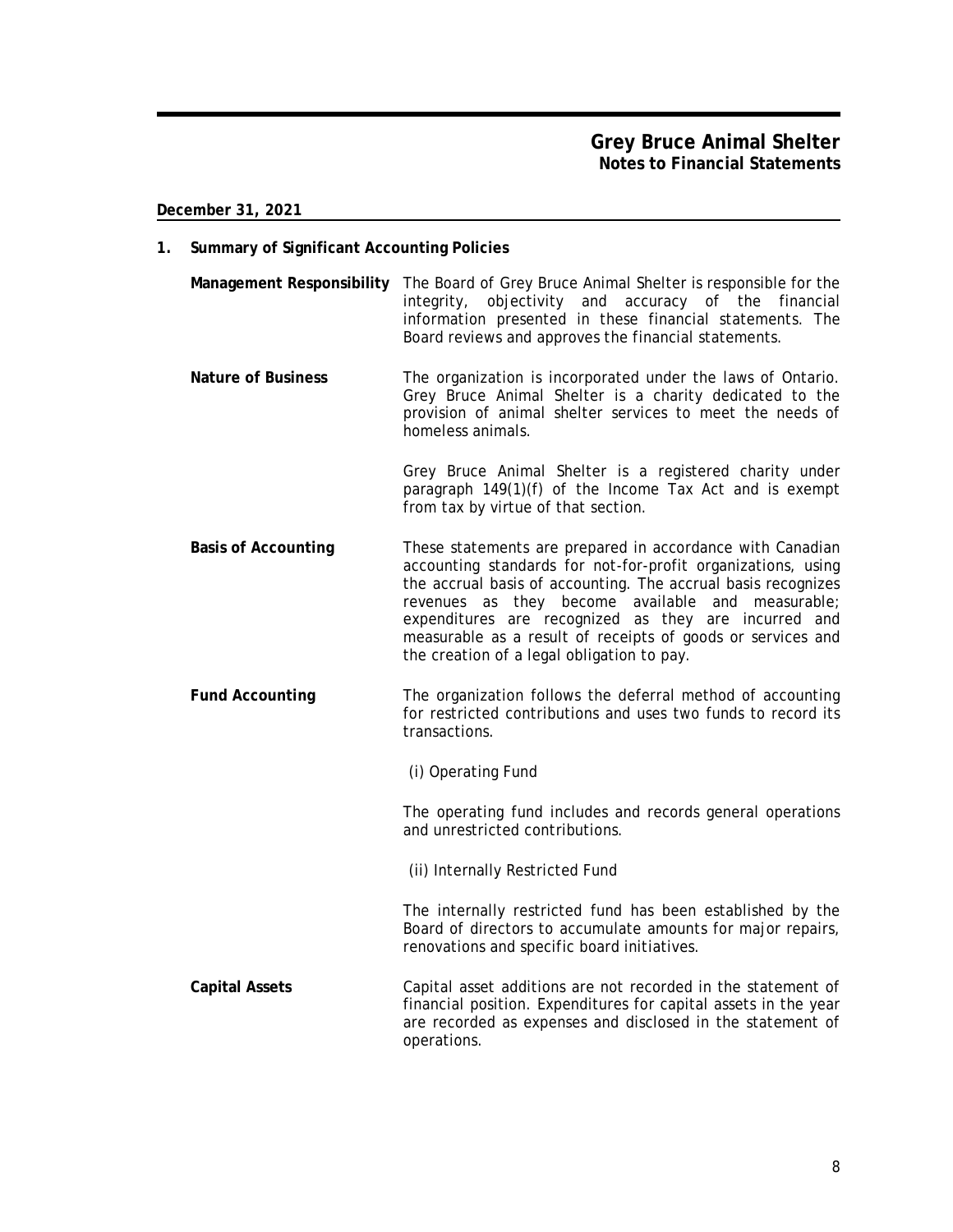- **1. Summary of Significant Accounting Policies -** (continued)
	- **Revenue Recognition** Restricted contributions are recognized as revenue of the appropriate fund in the year in which the related expenses are incurred. Revenue from adoptions and pet surrenders is recognized when the animals are adopted or surrendered and payment is made. Donation, fundraising and membership revenues are recognized once amounts are received or event which took place to raise funds has been completed and amounts to be received are known. Miscellaneous revenue is recognized when the amounts can be reasonably estimated and collection is reasonably assured.

Grant and subsidy revenue is recorded when stipulations relating to the funding are met, the amount is reasonably estimated and collectibility is reasonably assured.

Sale of goods income is recognized as revenue in the year in which goods are sold.

- **Contributed Services** Volunteers contribute a significant number of hours on education, support, awareness, governance and fundraising activities. Because of the difficulty of determining their fair market value, contributed services are not recognized on the financial statements.
- **Donated Supplies** A significant amount of materials and supplies are contributed by donors during the year. These donations are not included in these statements. Grey Bruce Animal Shelter does not provide charitable receipts for donated materials and supplies.
- **Financial Instruments** Financial instruments are recorded at fair value when acquired or issued. In subsequent periods, financial instruments are reported at cost or amortized cost less impairment, if applicable. Financial assets are tested for impairment when changes in circumstances indicate the asset could be impaired. Transaction costs are charged to the financial instrument for those measured at amortized cost.

Financial instruments quoted in an active market are accounted for at fair value. Changes in fair value are recorded through the statement of operations.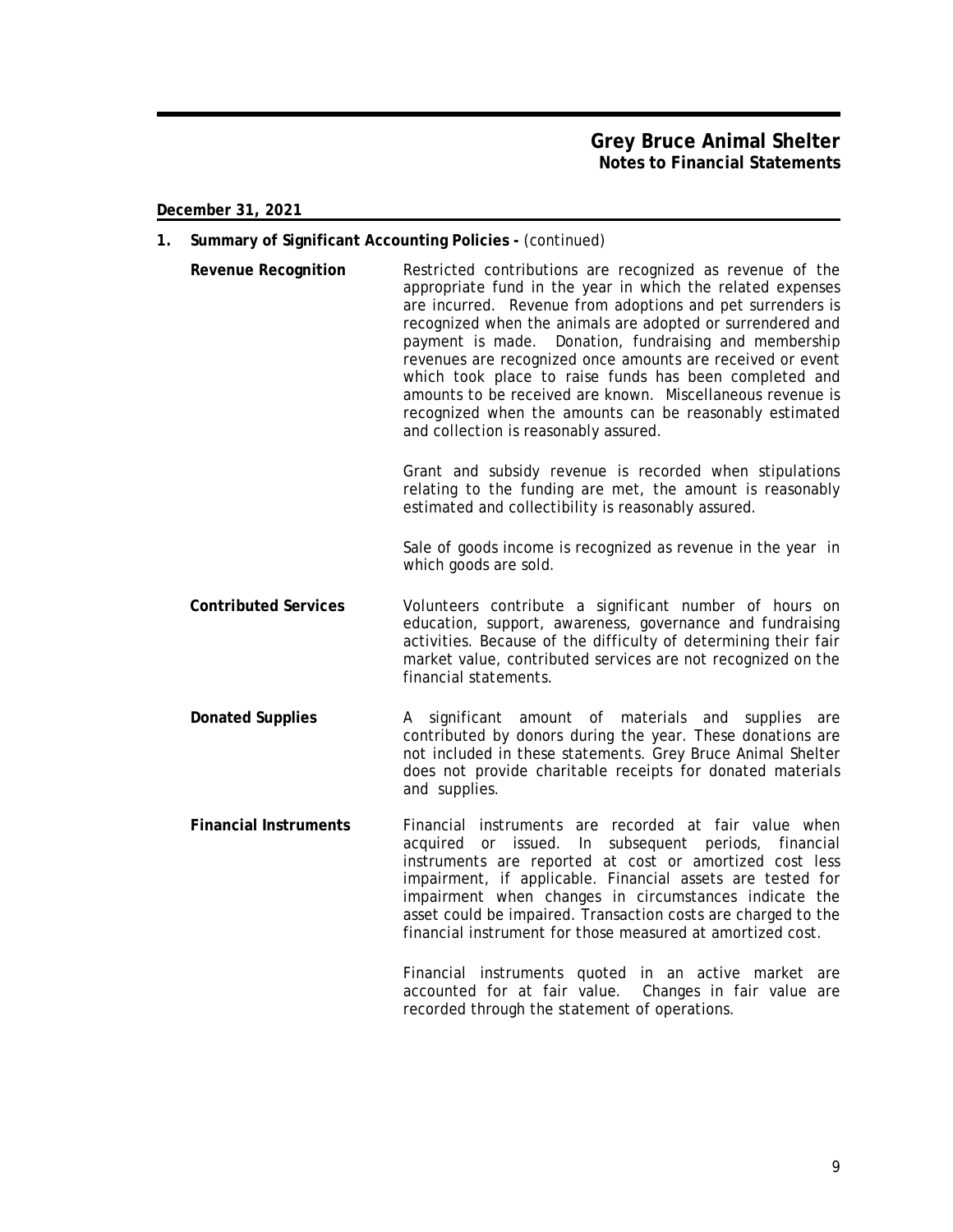## **Grey Bruce Animal Shelter Notes to Financial Statements**

**December 31, 2021**

## **1. Summary of Significant Accounting Policies -** (continued)

**Use of Estimates** The preparation of financial statements in accordance with Canadian accounting standards for not-for-profit organizations requires management to make estimates and assumptions that affect the reported amounts of assets and liabilities at the date of the financial statements, and the reported amounts of revenue and expenses during the period. Actual results will differ from management's best estimates as additional information becomes available in the future. Key estimates include accounts payable and accrued liabilities.

#### **2. Temporary Investments**

Temporary investments held by the organization are as follows:

|                              | 2021                    |               | 2020              |
|------------------------------|-------------------------|---------------|-------------------|
| GIC, 1.2% due November 2023  | \$<br>30,360            | $\frac{1}{2}$ | 30,000            |
| GIC, 1.2% due November 2023  | 30,360                  |               | 30,000            |
| GIC, 1.2% due November 2023  | 32,890                  |               | 32,500            |
| GIC, 1.2% due November 2023  | 32,890                  |               | 32,500            |
| GIC, 1.15% due November 2022 | 1,283                   |               | 1,268             |
| GIC, 1.2% due August 2022    | 26,026                  |               |                   |
| GIC, 0.7%, due November 2021 |                         |               | 20,000            |
| GIC, 2.7%, due February 2021 |                         |               | 25,677            |
|                              | \$<br>153,809 \$        |               | 171,945           |
| Represented by:              |                         |               |                   |
| Unrestricted<br>Restricted   | \$<br>34,173<br>119,636 | \$            | 33,768<br>138,177 |
|                              | \$<br>153,809           | \$            | 171,945           |
|                              |                         |               |                   |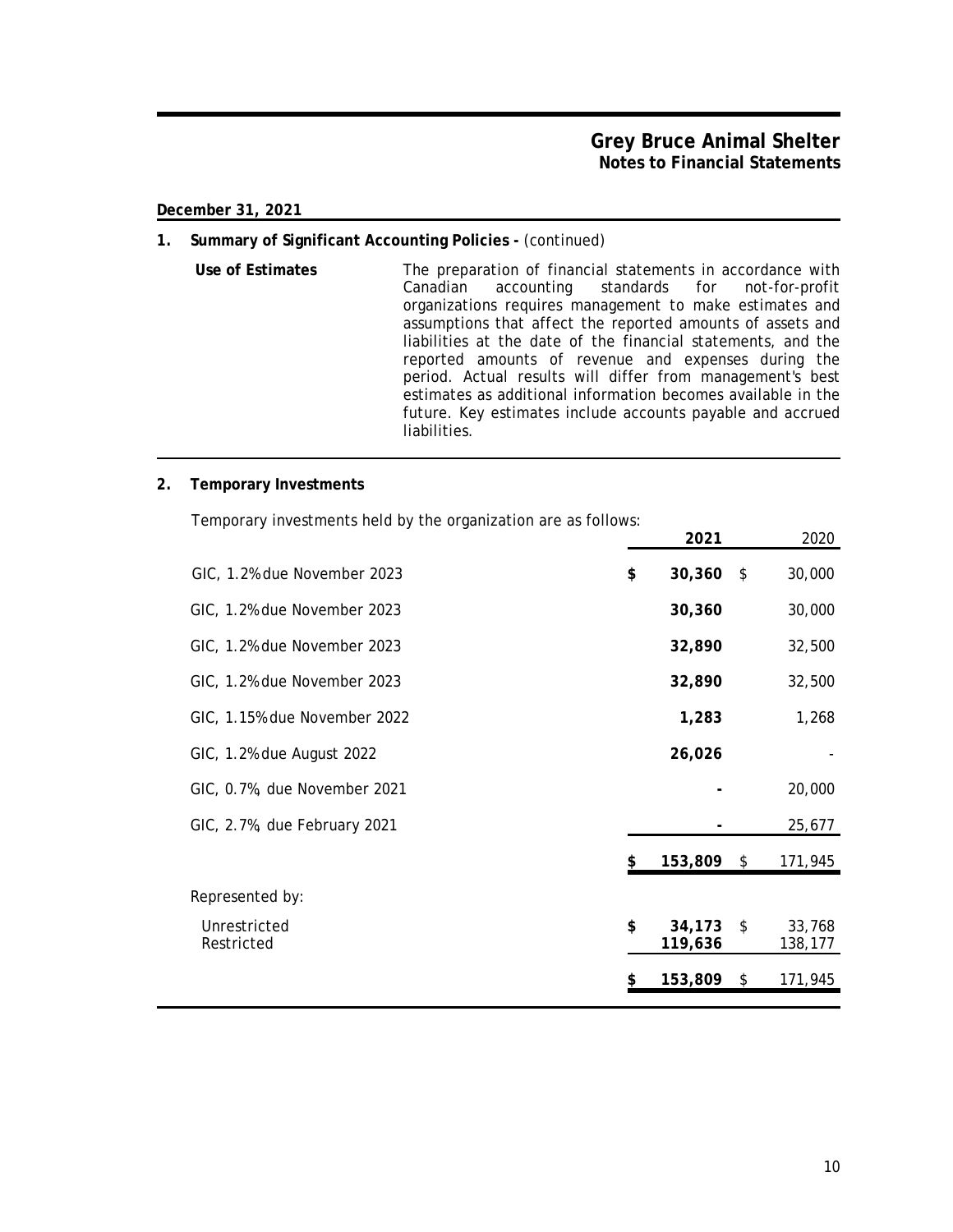#### **3. Accounts Receivable**

There was no impairment allowance in relation to accounts receivable at December 31, 2021 (2020 - \$Nil).

## **4. Accounts Payable and Accrued Liabilities**

The government remittances payable at the year-end were \$Nil (2020 - \$Nil).

#### **5. Deferred Revenue**

Deferred revenue consists of restricted contributions to be used for specific purposes in future periods.

|                                    |     | 2021       | 2020  |
|------------------------------------|-----|------------|-------|
| Opening balance                    | \$. | $2,000$ \$ | 2,000 |
| Contributions received in the year |     | 452,500    |       |
| Closing balance                    |     | 454,500    | 2,000 |

## **6. Financial Instruments**

Grey Bruce Animal Shelter's financial instruments consist of cash, accounts receivable, HST receivable and accounts payable and accrued liabilities. It is management's opinion that the organization is not exposed to significant currency risk arising from these financial statements. The organization's bank accounts are held at one credit union. The Deposit Insurance Corporation of Ontario (DICO) insures deposits to a maximum of \$250,000 per depositor. The organization is exposed to credit risk arising from the possibility of default on its accounts receivable. Liquidity risk arises from accounts payable and accrued liabilities and is the risk that the organization will not have sufficient funds to settle a transaction on the due date. The organization has evaluated credit risk and liquidity risk to be low.